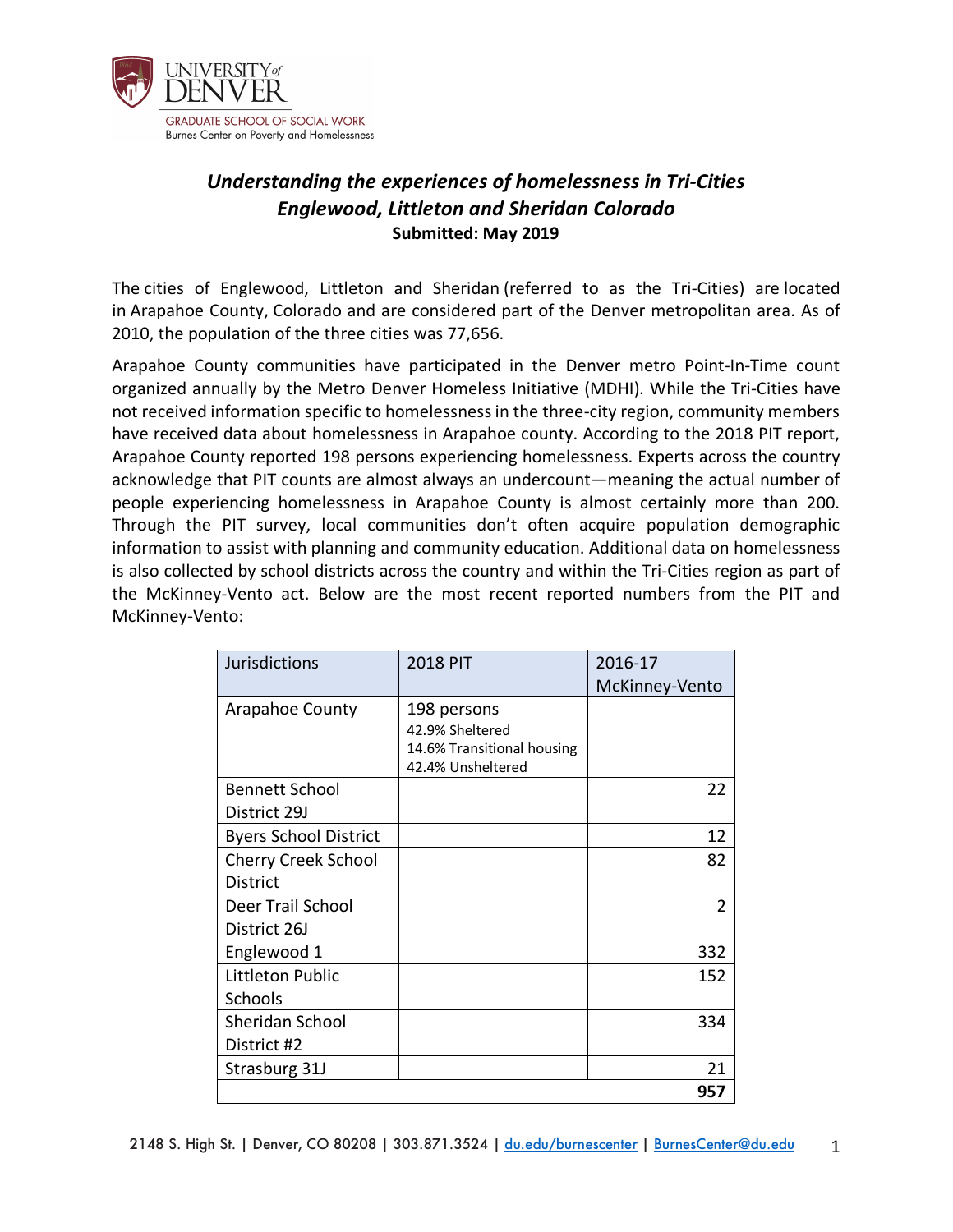

The Tri-Cities region share physical boarders and often collaborate on municipal and regional issues. Currently, a community initiative called *Change the Trend Network* has come together to discuss broad community involvement to address homelessness. A key part of addressing homelessness will be to educate the public on the topic.

*Change the Trend* is an innovative collaboration between local government, faith communities and local non-profits. The Tri-Cities region has the opportunity to mobilize community members through public education and outreach, strengthen partnerships with congregations and nonprofits to better address local needs, and leverage funds from the region, county, state and federal governments. The proposed projects contained in this document are dependent upon partnerships and active collaboration with local non-profit agencies, school districts, faith congregations, service clubs, community members and cities of Englewood, Littleton and Sheridan.

Literature on addressing homelessness identifies data as an important first step for communities to understand the nature of local homelessness. To assist the Tri-Cities region to better understand the nature of chronic and family homelessness in the region we propose to:

- 1. Understanding chronic homelessness: Interview persons experiencing chronic homelessness, compile and analyze the data, and develop a final report to inform city officials and local stakeholders about the underlying causes of chronic homelessness in the Tri-Cities, and contributing factors and barriers which prevent interviewed individuals from exiting homelessness; and,
- 2. Understanding family homelessness: Interview families experiencing homelessness in the Tri-Cities region. The initiative will work with local stakeholders (school districts, McKinney-Vento liaisons, health service providers, non-profit agencies, food banks, churches, etc.) to develop outreach strategies and an interview tool toward understanding the underlying causes of local family homelessness and factors which impact their ability to exit homelessness. The project will collect data from families and stakeholders, compile and analyze the data, and develop a final report to inform city officials and local stakeholders about family homelessness in the Tri-City region.

| <b>Proposed project costs</b>                                  |              |  |
|----------------------------------------------------------------|--------------|--|
| Phase 1: Assessment of chronic homelessness in Tri-City region | \$ 51,545.00 |  |
| Phase 2: Assessment of family homelessness in Tri-City region  | \$5,596.00   |  |
| <b>TOTAL COST</b>                                              | \$107,141.00 |  |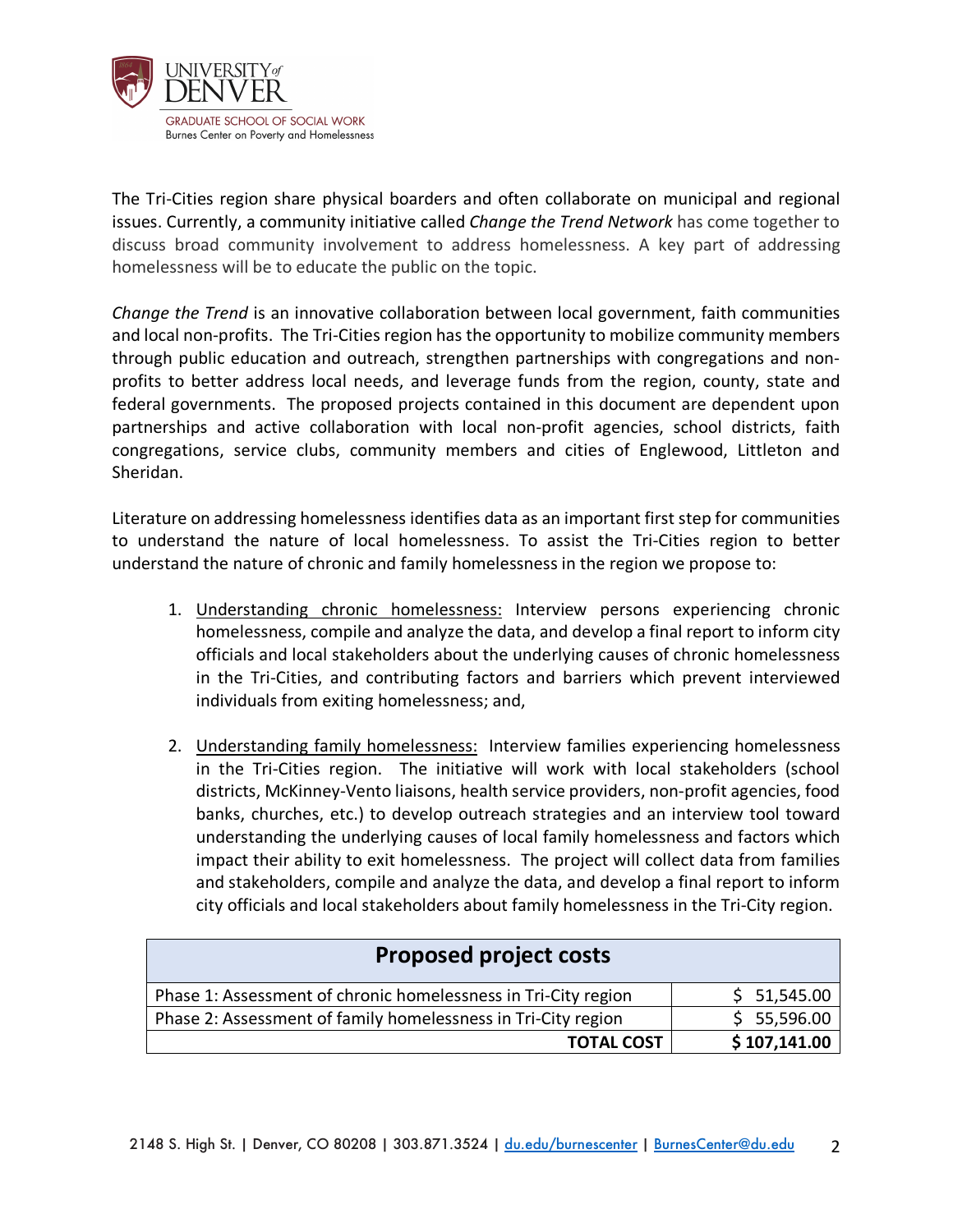

#### **PROPOSED PROJECTS:**

# **Phase 1**

### **GOAL: Interview single persons experiencing homelessness and present findings in final report**

*Work with community partners to interview single adults experiencing homelessness in the Tri-City region. Specifically, persons experiencing chronic homelessness, those sleeping outside including encampments, as well as, those sleeping in vehicles. Interviews will occur at community program and public settings. Data will be compiled, analyzed and presented in a final report.*

# **Related tasks:**

- Hire and train consultant to serve as a Count Coordinator and a formerly homeless individual to serve as a Count Outreach Peer
- Develop survey interview tool and protocols
- Identify and prepare interview locations (day centers, libraries, Café 180, as well as other sites identified by community members)
- Train providers and volunteers to outreach and interview individuals
- Collect surveys, compile and analyze data
- Develop final report
- Provide presentation(s) to stakeholders

#### **Month 1 Month 2 Month 3 Month 4** Meet with providers and stakeholders to introduce project Finalize survey tool Hire and train Count Coordinator and formerly homeless individual as Count Outreach Peer Support Count Coordinator and Peer Outreach staff to present project to community groups and stakeholders Plan events to attract target population(s) Develop volunteer training Map areas in region with concentration of those experiencing homelessness Conduct training of volunteers Secure incentives for those interviewed Copy survey tool, outreach flyers, resource information Identify locations for interviews Disseminate outreach flyers Conduct interviews Conduct interviews Conduct a deduplication of surveys Begin data entry

### **ANTICIPATED TIME FRAME AND RELATED TASKS: 8 months**

| Month 5             | Month 6                    | Month 7                      | <b>Month 8</b>                          |
|---------------------|----------------------------|------------------------------|-----------------------------------------|
| Continue data entry | Conduct data analysis      | Present draft report to Tri- | Present final report to                 |
| Begin data analysis | Begin development of final | Cities team for feedback     | Tri-Cities                              |
|                     | report                     | Finalize report              | Present report findings<br>upon request |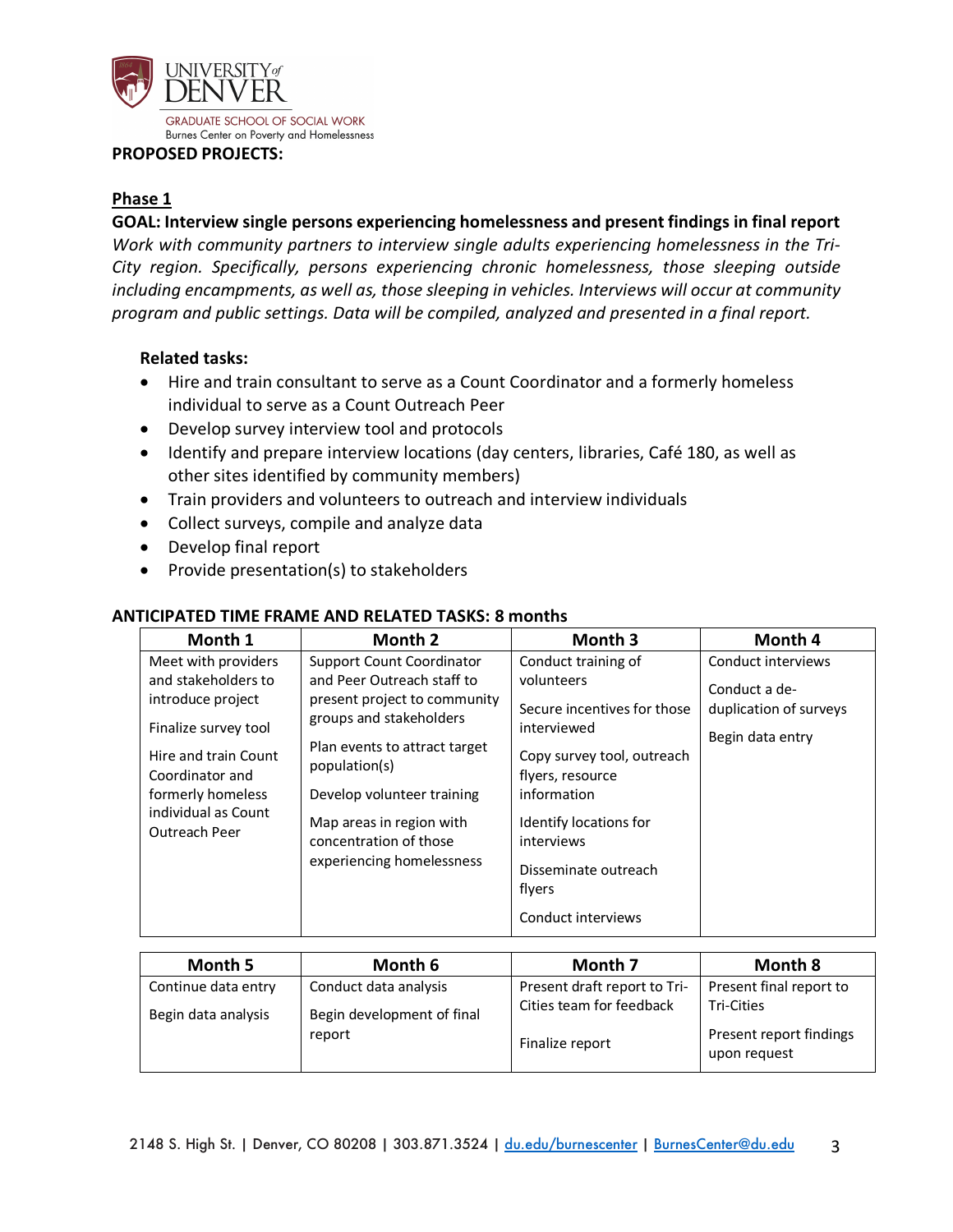

#### **PROJECTED PROJECT COSTS**

| <b>Burnes Center</b>           |                            |             |
|--------------------------------|----------------------------|-------------|
| Staffing costs (fte $-8$ mos): |                            |             |
| Gary Sanford (.25)             | \$18,223.00                |             |
| Research Assistant (.25)       | \$10,936.00                |             |
| Count Coordinator              | \$14,400.00                |             |
| (240 hours X \$60/hour)        |                            |             |
| Peer Outreach Worker           | 2,800.00<br>S.             |             |
| (140 hours @ \$20/hour)        |                            |             |
| Dr. Daniel Brisson (.05)       | $(In-kind)$                |             |
| <b>MSW</b> students            | (In-kind)                  | \$46,359.00 |
| <b>Supplies</b>                | Flip chart paper, markers, | \$500.00    |
|                                | handouts, surveys,         |             |
|                                | outreach flyers, resource  |             |
|                                | lists                      |             |
|                                | Sub-total                  | \$46,859.00 |
|                                | In-direct costs (10%)      | \$4,686.00  |
|                                |                            |             |
|                                | TOTAL                      | \$51,545.00 |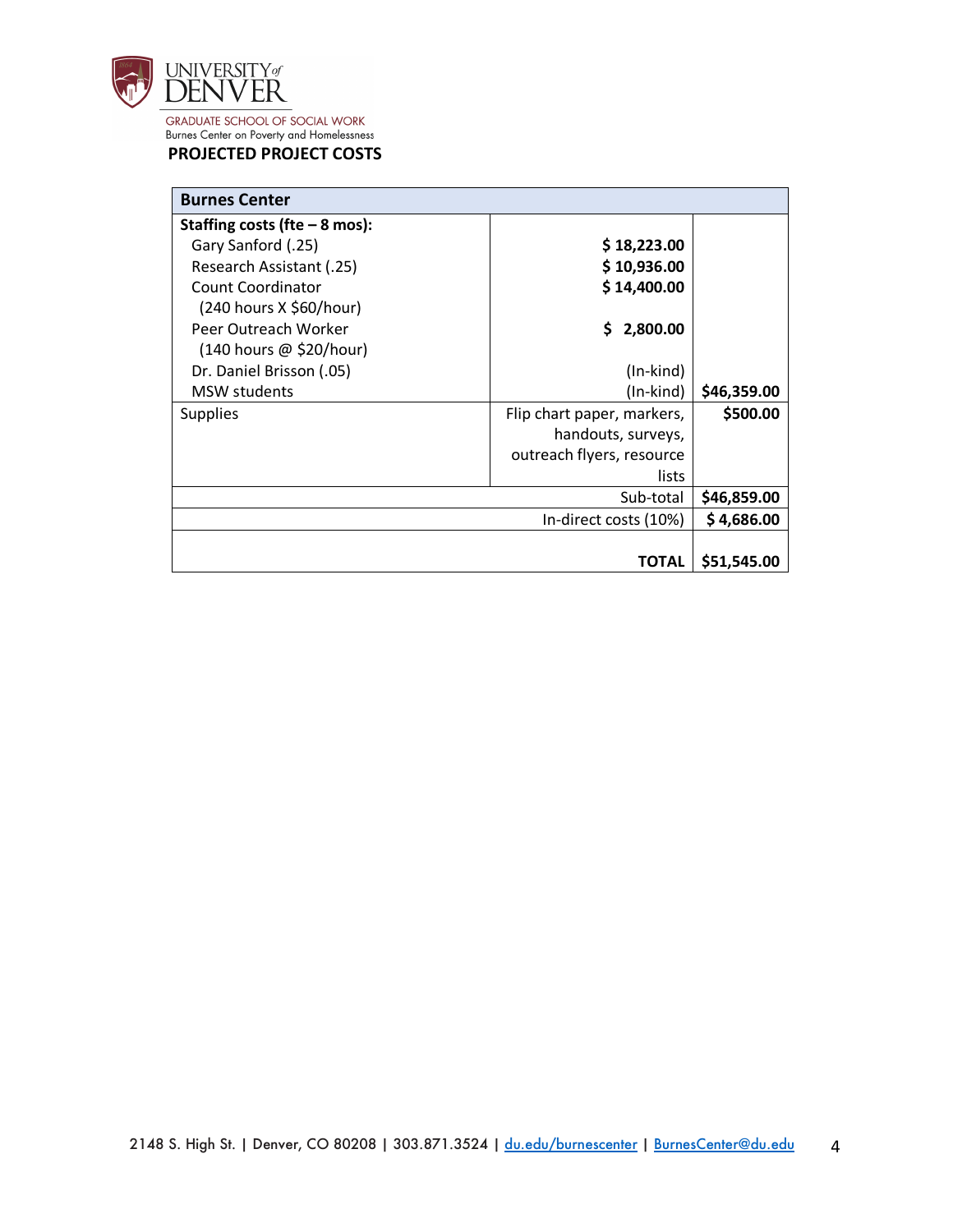

# **Phase 2**

# **GOAL: Interview families experiencing homelessness and provide findings in final report**

*The Burnes Center will work in partnership with community stakeholders in the Tri-Cities region (Cities of Englewood, Littleton and Sheridan) to assess family homelessness. The Burnes Center team will conduct interviews with: local school district staff including McKinney-Vento liaisons, local service providers (food banks, churches, non-profit agencies, health care providers) as well as, city staff to develop strategies to engage families in the study.*

*The study will identify factors contributing to homelessness, history of housing and homelessness as well as barriers and challenges inhibiting families from securing permanent, stable housing. Burnes Center proposes to interview 15 families from each city. There will be an effort to engage families into the study who live in an emergency shelter, local motels, vehicles as well as situations where they are doubled up with another household. Burnes Center will also analyze recent McKinney Vento data from each school district to identify trends over the past three years.* 

# *Anticipated tasks:*

- Engage consultant
- Gather information from community stakeholders
- Hire peer interviewer (formerly homeless household head)
- Develop interview tool
- Gather information from 45 identified families (15 from each city)
- Enter survey data into SPSS
- Analyze data
- Present draft report to Tri-Cities team for input
- Finalize report